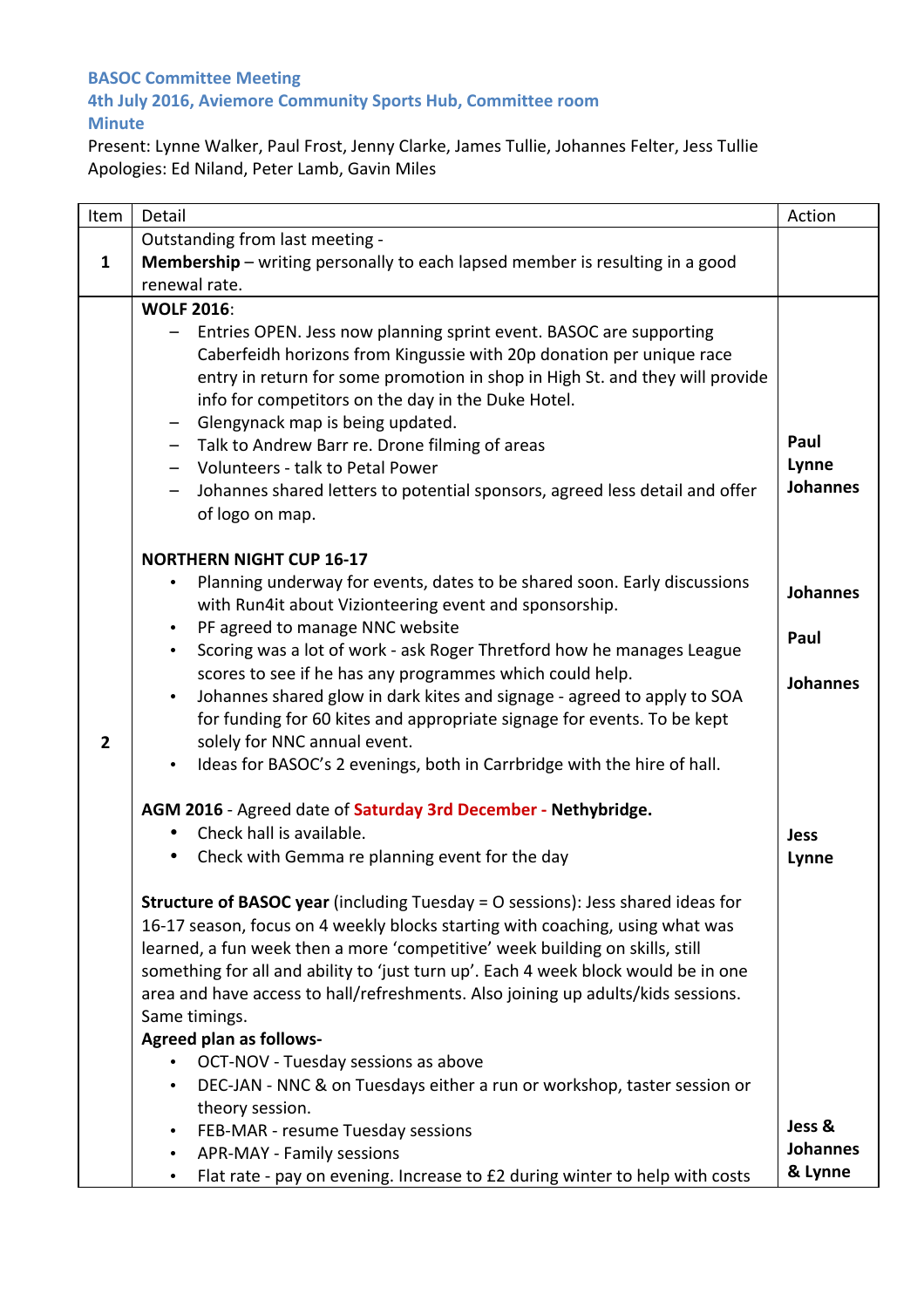|   | of hall. £1 each for soup, to be passed on to person who made it.                                                                                                                                                                                                                                                                                                                                                                                                                 |                           |
|---|-----------------------------------------------------------------------------------------------------------------------------------------------------------------------------------------------------------------------------------------------------------------------------------------------------------------------------------------------------------------------------------------------------------------------------------------------------------------------------------|---------------------------|
|   | Info out in the next 4 weeks, Hold on fridge magnet design until this<br>$\bullet$<br>information is finalised.                                                                                                                                                                                                                                                                                                                                                                   |                           |
|   | Check with Donald Hall re Tues night ideas.<br>$\bullet$                                                                                                                                                                                                                                                                                                                                                                                                                          | Lynne                     |
|   |                                                                                                                                                                                                                                                                                                                                                                                                                                                                                   |                           |
|   | <b>EVENTS 2017</b>                                                                                                                                                                                                                                                                                                                                                                                                                                                                |                           |
|   | WOLF date already confirmed as 23/24 Sept. Contact Janice Nisbet for<br>$\bullet$                                                                                                                                                                                                                                                                                                                                                                                                 | James                     |
|   | more information on VHI requirements/needs                                                                                                                                                                                                                                                                                                                                                                                                                                        |                           |
|   | Plan areas and coordinators soon due to 12 month embargo for VHI. Ideas<br>$\bullet$<br>are Aviemore sprint, Balliefurth Middle / relay, Balavil possible for SOL?                                                                                                                                                                                                                                                                                                                | Jess &<br><b>Johannes</b> |
|   | Schools, Spring 2017                                                                                                                                                                                                                                                                                                                                                                                                                                                              |                           |
|   | Review cost of schools league for 2017 and try to cover all areas of B&S                                                                                                                                                                                                                                                                                                                                                                                                          |                           |
|   | Royal Deeside, Day 4                                                                                                                                                                                                                                                                                                                                                                                                                                                              |                           |
|   | BASOC day is Day 4 (Thurs $3^{rd}$ August) = Creag Choinnich with EckO, RR,<br>$\bullet$<br>EUOC. So far no one from BASOC has volunteered to plan / organise /<br>control.                                                                                                                                                                                                                                                                                                       |                           |
|   | Publicise the day, ideas for club camp/BBQ. Leave communication to<br>$\bullet$<br>members until after Wolf event.                                                                                                                                                                                                                                                                                                                                                                |                           |
| 3 | Mapping / areas:<br>Tulquhonie (Carrbridge) mapped & paid for. Proposal to use it for the<br>$\bullet$<br>Northern Night Cup 2016 - 2017.<br>Newtonmore - investigate for WOLF 2018 options?<br>$\bullet$<br>Aviemore: Graham Gristwood is currently finishing off the Aviemore map<br>$\bullet$<br>Funding for maps: Johannes looking at funding opportunities for mapping<br>٠<br>via sportscotland sports facilities funding (£10k + required) and also other<br>small grants. | <b>Johannes</b>           |
|   |                                                                                                                                                                                                                                                                                                                                                                                                                                                                                   |                           |
|   | Communication:                                                                                                                                                                                                                                                                                                                                                                                                                                                                    | Jess &                    |
| 4 | Fridge magnet designed by Johannes<br>$\bullet$                                                                                                                                                                                                                                                                                                                                                                                                                                   | <b>Johannes</b>           |
|   | Leaflet out once final details confirmed re Tuesdays.                                                                                                                                                                                                                                                                                                                                                                                                                             |                           |
| 5 | Store - Grantown has fallen through, ask on buyswapsell?                                                                                                                                                                                                                                                                                                                                                                                                                          | <b>Jess</b>               |
|   | <b>From Aviemore Community Sports Hub</b>                                                                                                                                                                                                                                                                                                                                                                                                                                         | Lynne                     |
|   | Clubs continue to have opportunity to have a splurge in the Strathy $-$                                                                                                                                                                                                                                                                                                                                                                                                           |                           |
|   | would be good to get one/some of the young BASOC members to do this?                                                                                                                                                                                                                                                                                                                                                                                                              |                           |
| 6 | Donald Hall was made aware of the cost of hiring the facilities for the<br>Schools series (as we were not just dealing with under 18s but wanted                                                                                                                                                                                                                                                                                                                                  |                           |
|   | parents involved as well). He said he would look into it; Johannes has also                                                                                                                                                                                                                                                                                                                                                                                                       |                           |
|   | taken this up with Donald Hall.<br>Club training for officials & coaches; Lynne to submit BASOC requirements.                                                                                                                                                                                                                                                                                                                                                                     |                           |